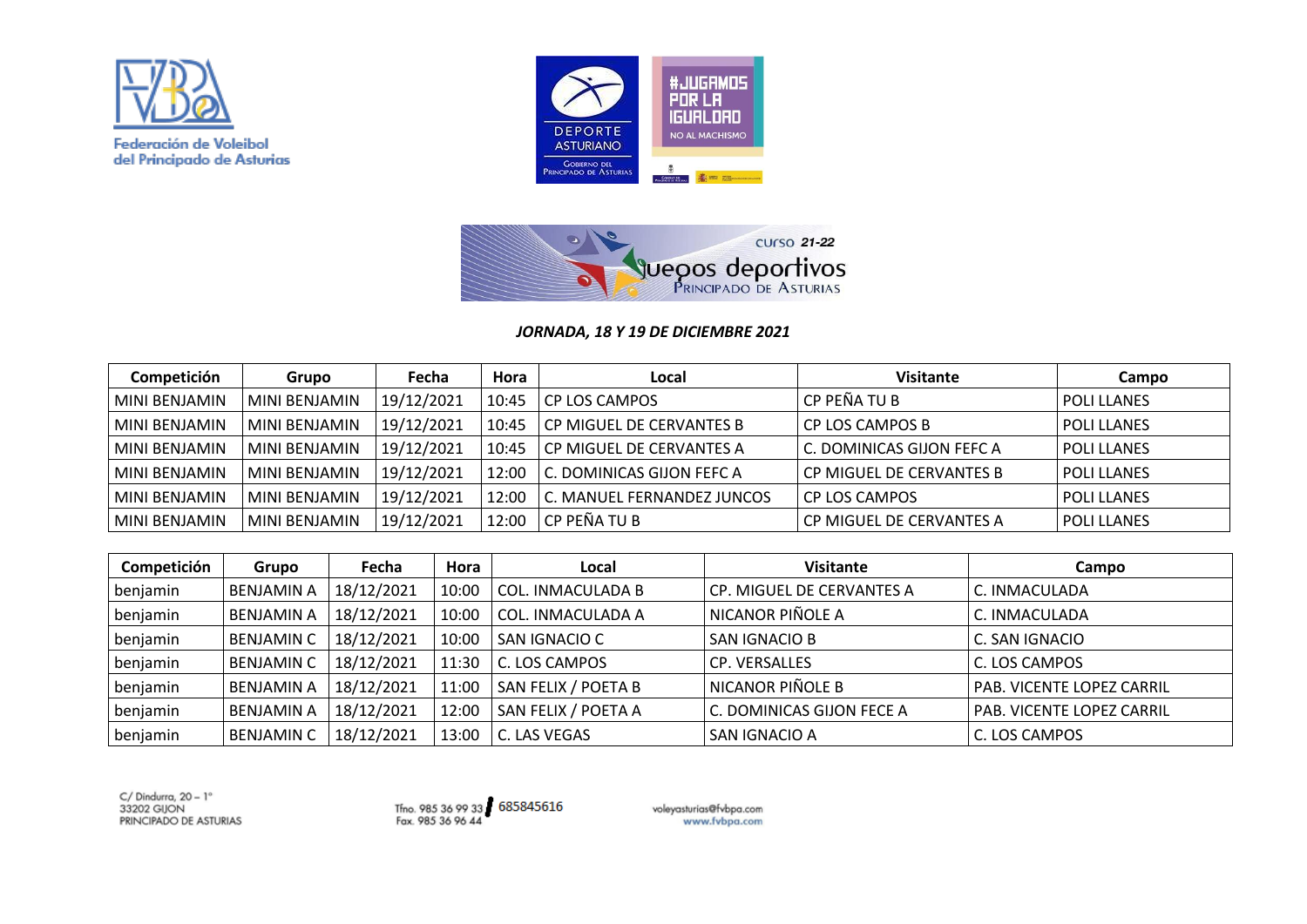



| Competición   | Grupo           | Fecha      | Hora  | Local                        | <b>Visitante</b>                  | Campo                     |
|---------------|-----------------|------------|-------|------------------------------|-----------------------------------|---------------------------|
| <b>ALEVIN</b> | <b>ALEVIN E</b> | 18/12/2021 | 10:00 | C.P. MIGUEL DE CERVANTES A   | C.P. NICANOR PIÑOLE A             | C. MIGUEL DE CERVANTES    |
| <b>ALEVIN</b> | <b>ALEVIN D</b> | 18/12/2021 | 10:00 | COL. INMACULADA A            | C.P. MIGUEL DE CERVANTES C        | C. INMACULADA             |
| <b>ALEVIN</b> | <b>ALEVIN E</b> | 18/12/2021 | 10:00 | COL. INMACULADA C            | C.P. NICANOR PILOÑE D             | C. INMACULADA             |
| <b>ALEVIN</b> | <b>ALEVIN D</b> | 18/12/2021 | 11:45 | C.P. NICANOR PIÑOLE B        | C.P. MIGUEL DE CERVANTES B        | PAB. UNIV. LABORAL        |
| <b>ALEVIN</b> | <b>ALEVIN E</b> | 18/12/2021 | 11:45 | C.P. LAVIADA                 | C.P. GASPAR MELCHOR DE JOVELLANOS | PAB. UNIV. LABORAL        |
| <b>ALEVIN</b> | <b>ALEVIN A</b> | 18/12/2021 | 11:00 | C.P. PEÑA TU A               | C.P. RECONQUISTA A                | POLI RIBADESELLA          |
| <b>ALEVIN</b> | <b>ALEVIN A</b> | 18/12/2021 | 11:00 | C.P. PEÑA TU B               | C.P. RECONQUISTA B                | POLI RIBADESELLA          |
| ALEVIN        | <b>ALEVIN A</b> | 18/12/2021 | 11:00 | C.P. PEÑA TU C               | MANUEL FERNANDEZ JUNCO            | POLI RIBADESELLA          |
| <b>ALEVIN</b> | <b>ALEVIN C</b> | 18/12/2021 | 11:00 | SAN IGNACIO A                | CP VERSALLES A                    | C. SAN IGNACIO            |
| <b>ALEVIN</b> | <b>ALEVIN B</b> | 18/12/2021 | 11:30 | C. NTRA. SRA. DE COVADONGA   | C.P. CELESTINO MONTOTO            | PAB. NOREÑA               |
| <b>ALEVIN</b> | <b>ALEVIN B</b> | 18/12/2021 | 11:30 | C.P. INFIESTO                | CONDADO NOREÑA                    | PAB. NOREÑA               |
| <b>ALEVIN</b> | <b>ALEVIN B</b> | 18/12/2021 | 11:30 | <b>C- SAN BARTOLOME</b>      | C.P. HERMANOS ARREGUI             | PAB. NOREÑA               |
| ALEVIN        | <b>ALEVIND</b>  | 18/12/2021 | 11:00 | <b>SAN FELIX</b>             | C.P. NICANOR PIÑOLE C             | PAB. VICENTE LOPEZ CARRIL |
| ALEVIN        | <b>ALEVIN A</b> | 18/12/2021 | 12:15 | C.P. RECONQUISTA B           | MANUEL FERNANDEZ JUNCO            | POLI RIBADESELLA          |
| <b>ALEVIN</b> | <b>ALEVIN A</b> | 18/12/2021 | 12:15 | C.P. RECONQUISTA A           | C.P. PEÑA TU B                    | POLI RIBADESELLA          |
| <b>ALEVIN</b> | <b>ALEVIN A</b> | 18/12/2021 | 12:15 | C.P. PEÑA TU A               | C.P. PEÑA TU C                    | POLI RIBADESELLA          |
| <b>ALEVIN</b> | <b>ALEVIN B</b> | 18/12/2021 | 12:30 | C.P. INFIESTO                | <b>C- SAN BARTOLOME</b>           | PAB. NOREÑA               |
| ALEVIN        | <b>ALEVIN B</b> | 18/12/2021 | 12:30 | C. NTRA. SRA. DE COVADONGA   | CONDADO NOREÑA                    | PAB. NOREÑA               |
| <b>ALEVIN</b> | <b>ALEVIN B</b> | 18/12/2021 | 12:30 | <b>C.P. HERMANOS ARREGUI</b> | C.P. CELESTINO MONTOTO            | PAB. NOREÑA               |
| <b>ALEVIN</b> | <b>ALEVIN C</b> | 18/12/2021 | 13:30 | SAN IGNACIO C                | CP VERSALLES B                    | C. SAN IGNACIO            |
| <b>ALEVIN</b> | ALEVIN C        | 18/12/2021 | 13:30 | <b>SAN IGNACIO B</b>         | <b>COLEGIO LOS CAMPOS</b>         | C. SAN IGNACIO            |

 $C/$  Dindurra, 20 - 1° C/ Dinding, 20 - 1<br>33202 GIJON<br>PRINCIPADO DE ASTURIAS

Tfno. 985 36 99 33 685845616<br>Fax. 985 36 96 44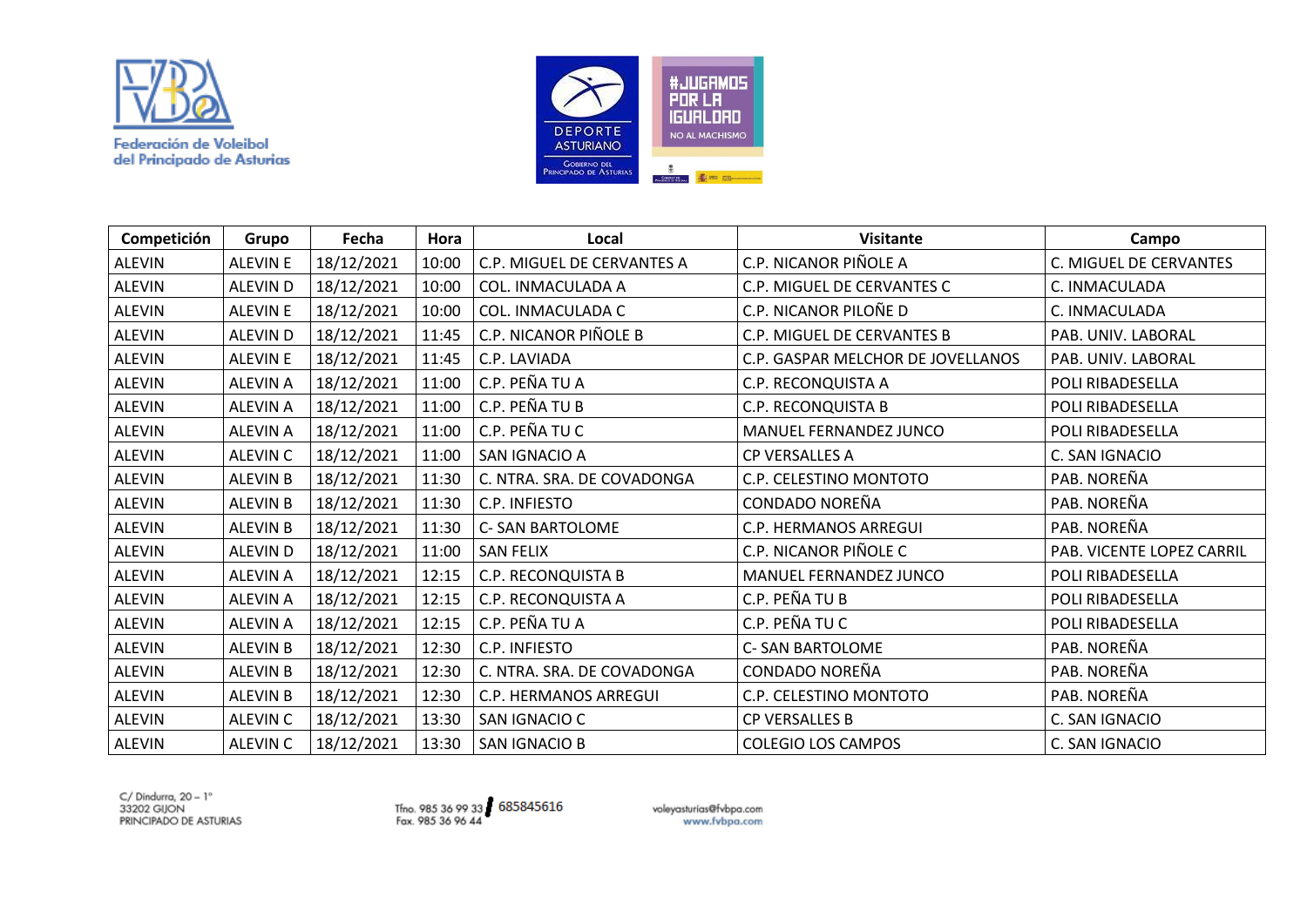



| Competición                   | Grupo                              | Fecha      | Hora  | Local             | <b>Visitante</b>  | Campo                      |
|-------------------------------|------------------------------------|------------|-------|-------------------|-------------------|----------------------------|
| ' INFANTIL FEMENINO - A1      | INFANTIL FEMENINO A-1              | 18/12/2021 | 10:00 | l IES MATA JOVE A | AD LA CURTIDORA A | l PAB. MATAJOVE            |
| INFANTIL FEMENINO - A1        | INFANTIL FEMENINO A-1   18/12/2021 |            | 10:00 | I RGC COVADONGA B | SAN IGNACIO       | l PAB. GUILLERMO GARCIA    |
| I INFANTIL FEMENINO - A1      | INFANTIL FEMENINO A-1   18/12/2021 |            | 10:45 | l IES REY PELAYO  | I CV OVIEDO       | <b>POLI CANGAS DE ONIS</b> |
| <b>INFANTIL FEMENINO - A1</b> | INFANTIL FEMENINO A-1              | 18/12/2021 | 10:30 | l IES LLANES      | AD LOS CAMPOS     | l POLI LLANES              |
| <b>INFANTIL FEMENINO - A1</b> | INFANTIL FEMENINO A-1              | 18/12/2021 | 11:30 | l COL. INMACULADA | l RGC COVADONGA A | l C. INMACULADA            |

| Competición                   | Grupo                      | Fecha      | <b>Hora</b> | Local                  | <b>Visitante</b>                   | Campo                         |
|-------------------------------|----------------------------|------------|-------------|------------------------|------------------------------------|-------------------------------|
| <b>INFANTIL FEMENINO - A2</b> | INFANTIL FEMENINO C        | 18/12/2021 | 10:00       | IES Nº 1 A             | <b>IES LABORAL</b>                 | PAB.PERCHERA BRAÑA            |
| <b>INFANTIL FEMENINO - A2</b> | INFANTIL FEMENINO A        | 18/12/2021 | 10:00       | AD LA CURTIDORA        | AD LOS CAMPOS B                    | PAB. LOS CANAPES              |
| <b>INFANTIL FEMENINO - A2</b> | <b>INFANTIL FEMENINO A</b> | 18/12/2021 | 10:30       | AD LA CURTIDORA C      | <b>FUNDACION ESCUELA TERESIANA</b> | PAB. LOS CANAPES              |
| INFANTIL FEMENINO - A2        | INFANTIL FEMENINO A        | 18/12/2021 | 10:00       | SAN IGNACIO B          | CV OVIEDO B                        | C. SAN IGNACIO                |
| INFANTIL FEMENINO - A2        | INFANTIL FEMENINO B        | 18/12/2021 | 10:00       | CV NOREÑA              | <b>IES PEÑAMAYOR</b>               | PAB. NOREÑA                   |
| INFANTIL FEMENINO - A2        | INFANTIL FEMENINO D        | 18/12/2021 | 11:00       | CLUB NAUTICO CARREÑO   | C. DOMINICAS GIJON FEFC A          | <b>PAB. VICENTE L. CARRIL</b> |
| INFANTIL FEMENINO - A2        | INFANTIL FEMENINO C        | 18/12/2021 | 11:30       | <b>IES MATA JOVE C</b> | CID JOVELLANOS B                   | C. MIGUEL CERVANTES           |
|                               |                            |            |             |                        |                                    | <b>PAB. GUILLERMO</b>         |
| INFANTIL FEMENINO - A2        | INFANTIL FEMENINO C        | 18/12/2021 | 11:30       | <b>RGC COVADONGA C</b> | C DOMINICAS GIJON FEFC B           | <b>GARCIA</b>                 |
|                               |                            |            |             |                        |                                    | <b>PAP JUAN PUERTA</b>        |
| INFANTIL FEMENINO - A2        | <b>INFANTIL FEMENINO B</b> | 18/12/2021 | 12:30       | <b>IES INFIESTO A</b>  | <b>IES LLANES</b>                  | VALIENTE                      |
| <b>INFANTIL FEMENINO - A2</b> | <b>INFANTIL FEMENINO D</b> | 18/12/2021 | 13:30       | <b>IES MATA JOVE B</b> | <b>COL. INMACULADA B</b>           | C. MIGUEL CERVANTES           |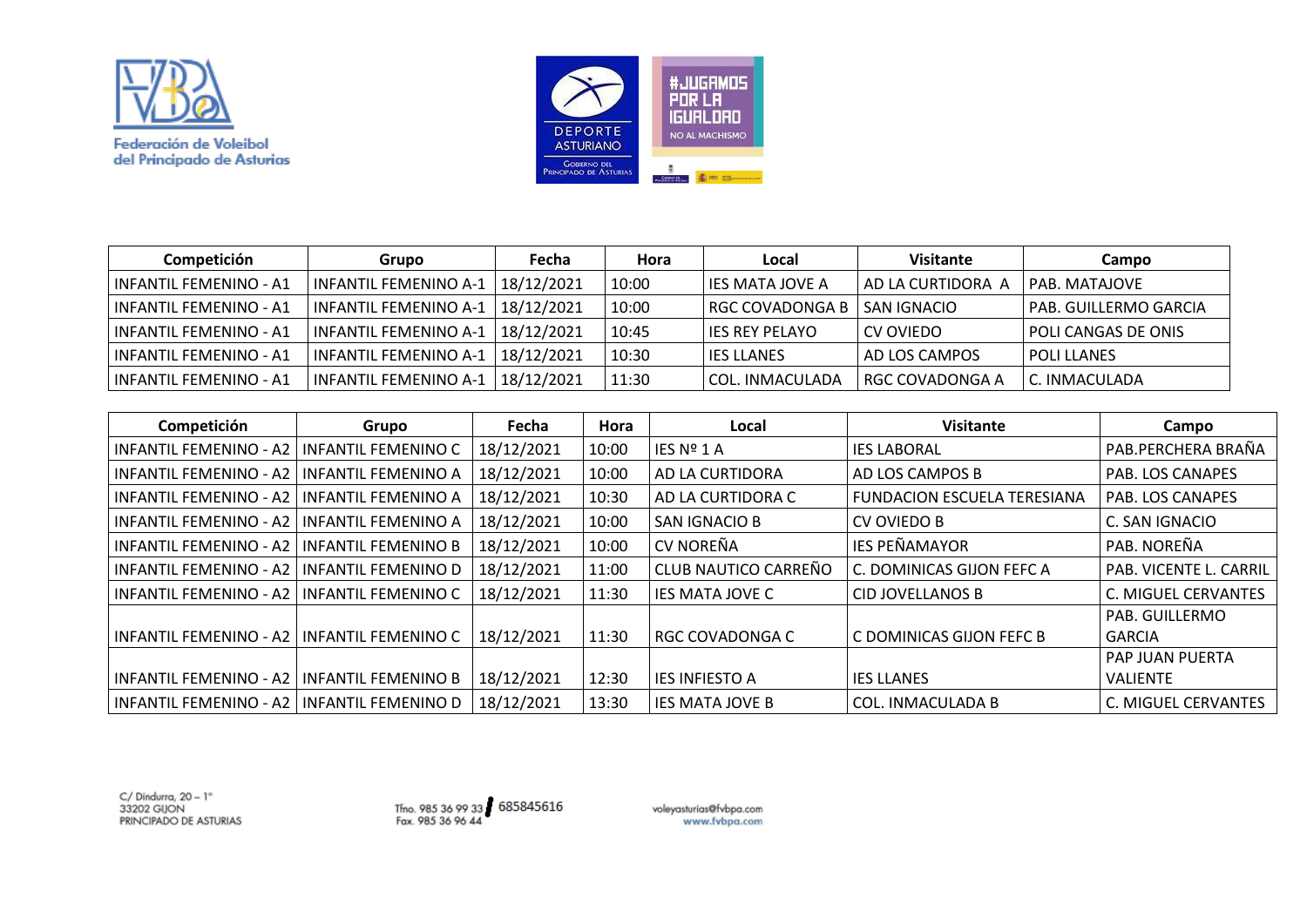



| Competición           | Grupo                 | Fecha      | Hora  | Local                  | <b>Visitante</b>       | Campo                |
|-----------------------|-----------------------|------------|-------|------------------------|------------------------|----------------------|
| l cadete femenino a-1 | <b>CADETE FEM A-1</b> | 18/12/2021 | 10:15 | l CURTIDORA B          | I RGC COVADONGA B      | PAB. LOS CANAPES     |
| l cadete femenino a-1 | l CADETE FEM A-1      | 18/12/2021 | 12:00 | <b>LIES MATAJOVE A</b> | CURTIDORA - PREVITALIA | <b>PAB. MATAJOVE</b> |
| l cadete femenino a-1 | <b>CADETE FEM A-1</b> | 18/12/2021 | 12:00 | <b>LIES LLANES</b>     | AD LOS CAMPOS          | <b>POLI LLANES</b>   |
| cadete femenino a-1   | <b>CADETE FEM A-1</b> | 18/12/2021 | 12:00 | C. SAN IGNACIO         | CV OVIEDO              | C. SAN IGNACIO       |
| l cadete femenino a-1 | <b>CADETE FEM A-1</b> | 18/12/2021 | 13:00 | l C. INMACULADA        | I RGC COVADONGA A      | C. INMACULADA        |

| Competición               | Grupo                       | Fecha      | Hora  | Local                    | <b>Visitante</b>        | Campo                    |
|---------------------------|-----------------------------|------------|-------|--------------------------|-------------------------|--------------------------|
| <b>CADETE FEMENINO A2</b> | CADETE FEMENINO A2 A        | 18/12/2021 | 10:00 | <b>IES JOVELLANOS</b>    | <b>IES MATA JOVE B</b>  | PAB. UNIV. LABORAL       |
| <b>CADETE FEMENINO A2</b> | CADETE FEMENINO A2 A        | 18/12/2021 | 11:30 | <b>COL. INMACULADA B</b> | CLUB NAUTICO CARREÑO    | C. INMACULADA            |
|                           |                             |            |       |                          |                         | <b>PAB. JUAN PUERTA</b>  |
| <b>CADETE FEMENINO A2</b> | <b>CADETE FEMENINO A2 B</b> | 18/12/2021 | 11:00 | <b>IES INFIESTO A</b>    | AD LA CURTIDORA C       | <b>VALIENTE</b>          |
| <b>CADETE FEMENINO A2</b> | CADETE FEMENINO A2 B        | 18/12/2021 | 11:30 | <b>CV SIERO</b>          | <b>CV NOREÑA</b>        | <b>PAB. IES RIO NORA</b> |
|                           |                             |            |       |                          |                         | PAB. PERCHERA            |
| <b>CADETE FEMENINO A2</b> | CADETE FEMENINO A2 A        | 18/12/2021 | 12:00 | IES Nº 1                 | <b>CID JOVELLANOS B</b> | BRAÑA                    |
| <b>CADETE FEMENINO A2</b> | CADETE FEMENINO A2 B        | 18/12/2021 | 13:30 | CV OVIEDO B              | SAN IGNACIO B           | PAB. JOSE M. FUENTE      |